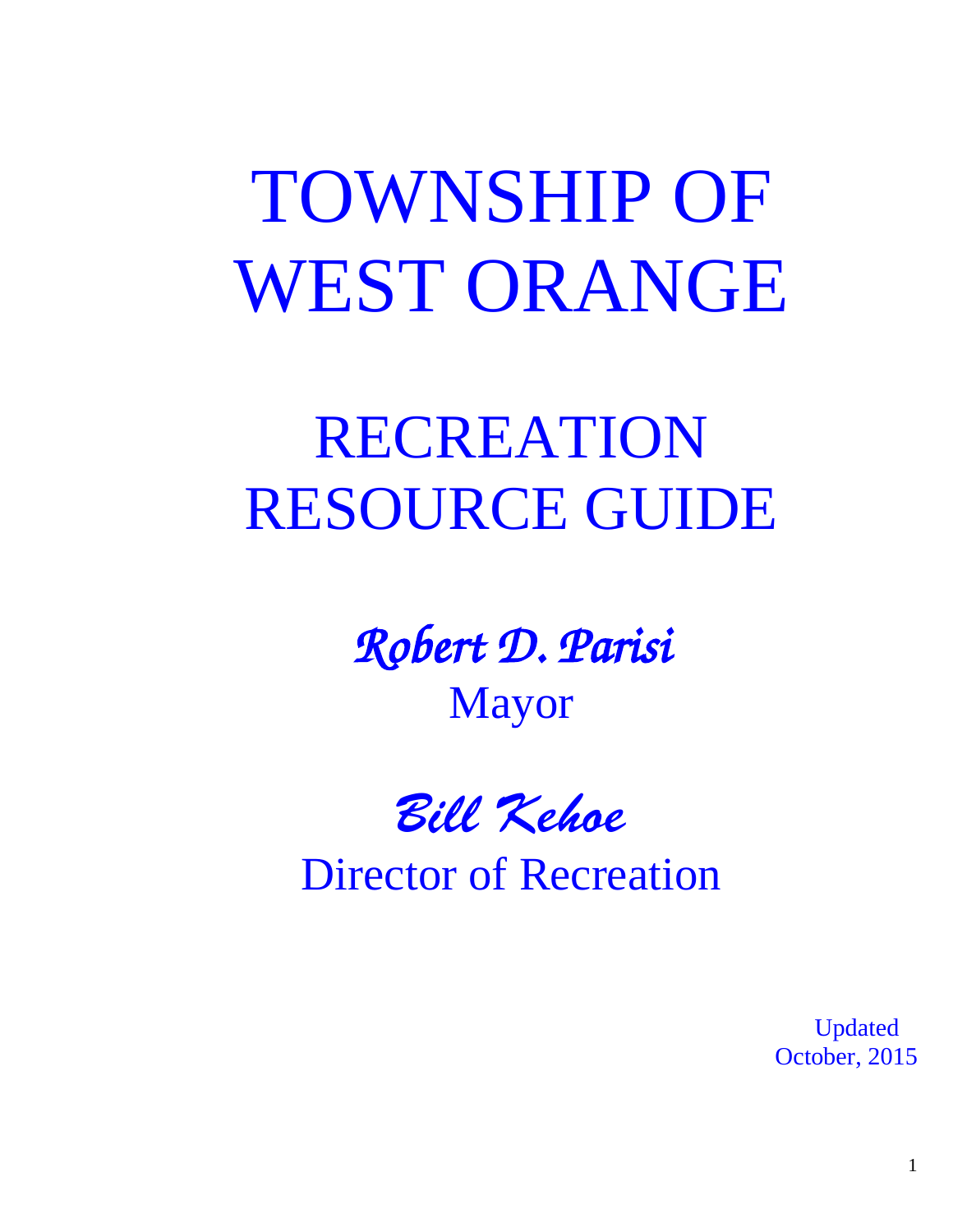Dear Friends & Neighbors:

The purpose of this resource guide is to inform West Orange residents about all of the outstanding recreational programs available in our town. Information is provided on programs and activities generated by municipal departments, non-profit organizations, public/private partnerships and the private sector. We have made every effort to be thorough and non-partisan. Absolutely no fees have been solicited or collected. Our sole objective was to make available to our residents a definitive guide of recreational options.

The guide is divided into the following five sections: Sports & Activities, Special Places & Programs, Special Events, Playground Facilities and a Phone Directory.

This booklet was first produced in 1995. It was subsequently revised in 2000, 2004, 2010 and again in 2015. We made every effort to update existing information and to solicit from the community any new and pertinent information. If you were inadvertently left out, please accept my sincere apology. Any agency, organization or business that would like to be included in future publications should contact our office. Additionally, we welcome any and all feedback from the community.

I thank all the groups and organizations that helped us by supplying their program information. I thank my co-workers at the Rec Dept. for their valuable assistance in producing this comprehensive document. You have my promise that both my staff and I will continue to work hard on your behalf.

Yours truly,

# Bill Kehoe

# **TABLE OF CONTENTS**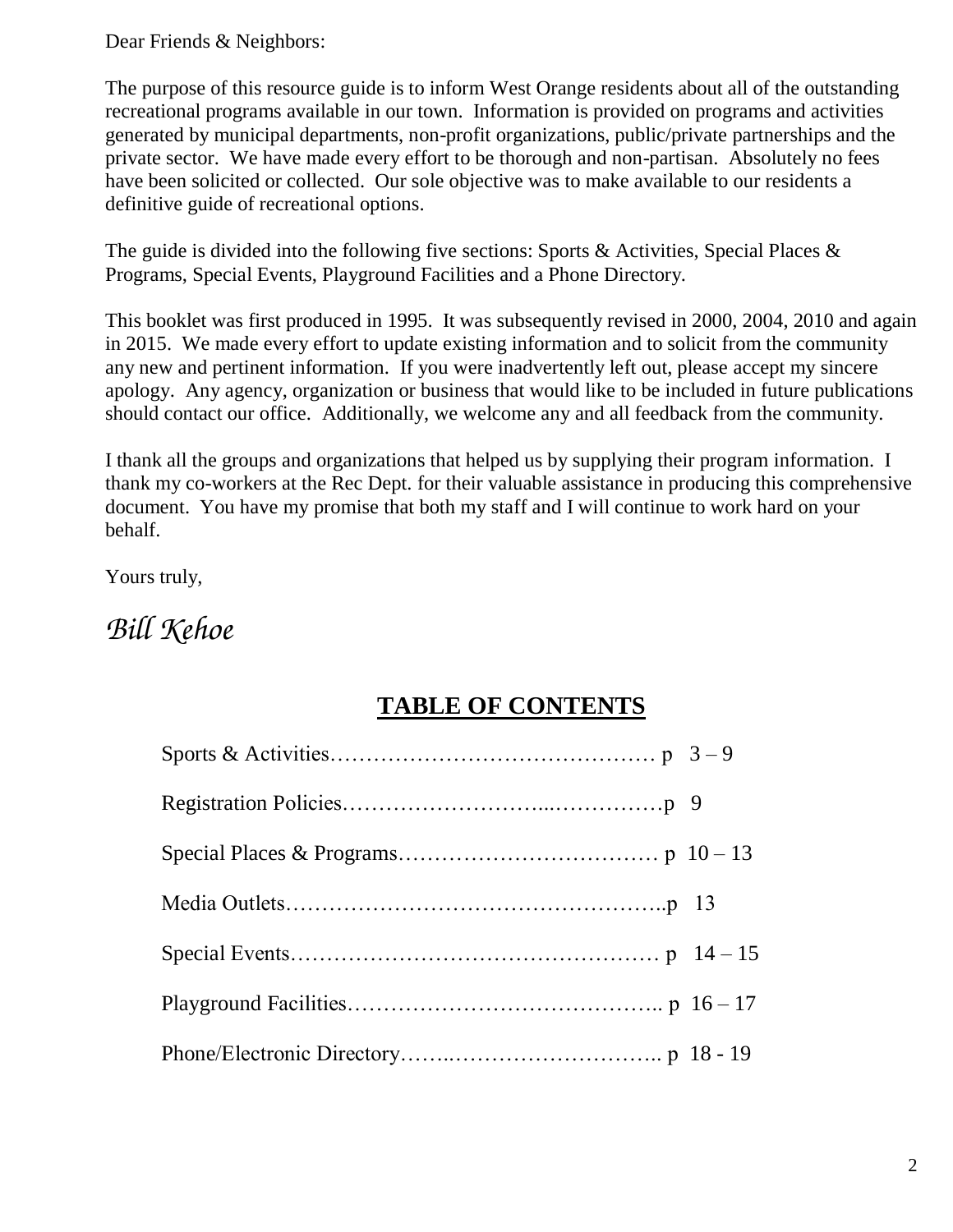# **Sports & Activities**

#### **Baseball**

Little League Mountain Top League Spring Open to boys and girls ages  $6 - 12$ . T-Ball, coach pitch and traditional hardball divided into five age divisions.

Traveling All Stars Police Athletic League Spring, Summer & Fall Open to boys ages  $9 - 13$ . Highly competitive teams that represent West Orange in leagues and tournaments.

Winter Clinic WO Police Athletic League Winter Open to boys ages 9 - 14. Travel/All Star level players are strongly encouraged to attend. High level instruction traditionally held indoors on Sunday afternoons

Mountaineer Baseball Camp WO Rec Dept. August Open to boys entering grades  $4 - 8$ . One week instructional program stressing the fundamentals of the sport. Traditionally a  $\frac{1}{2}$  day schedule.

#### **Basketball**

Pee Wee Basketball WO Basketball Club Winter & Summer Open to boys and girls in grades  $2 \& 3$ . Instructional program for beginners. Sunday mornings in the winter. Week long camp in the summer.

MTL In House Basketball League Mountain Top League Winter Open to boys and girls in grades 4 to 8. Organized teams that compete in various age brackets.

Traveling All Stars WO Rec Dept. Winter & Summer Open to boys and girls in grades 4 to 8. Highly competitive teams that represent West Orange in leagues and tournaments.

Head Start Fall Clinic WO Rec Dept. Fall Open to boys and girls in grades  $5 - 8$ . Geared toward travel level players to get prepared for the upcoming winter season. Conducted by the coaching staff from WOHS.

Hot Shot Contest WO Rec Dept. Winter Open to boys and girls in the  $5<sup>th</sup>$  grade. Townwide shooting contest that brings together school champions from all Township elementary schools for the final shoot out held during the Championships of the Elementary Basketball League.

Elks Free Throw Contest WO Elks Winter Various grammar school aged brackets. Winners advance to regional competition.

Summer Basketball League WO Rec Dept. Summer Open to boys and girls grades 3 to 8. Highly competitive league that draws teams from throughout northern New Jersey. All games in WO.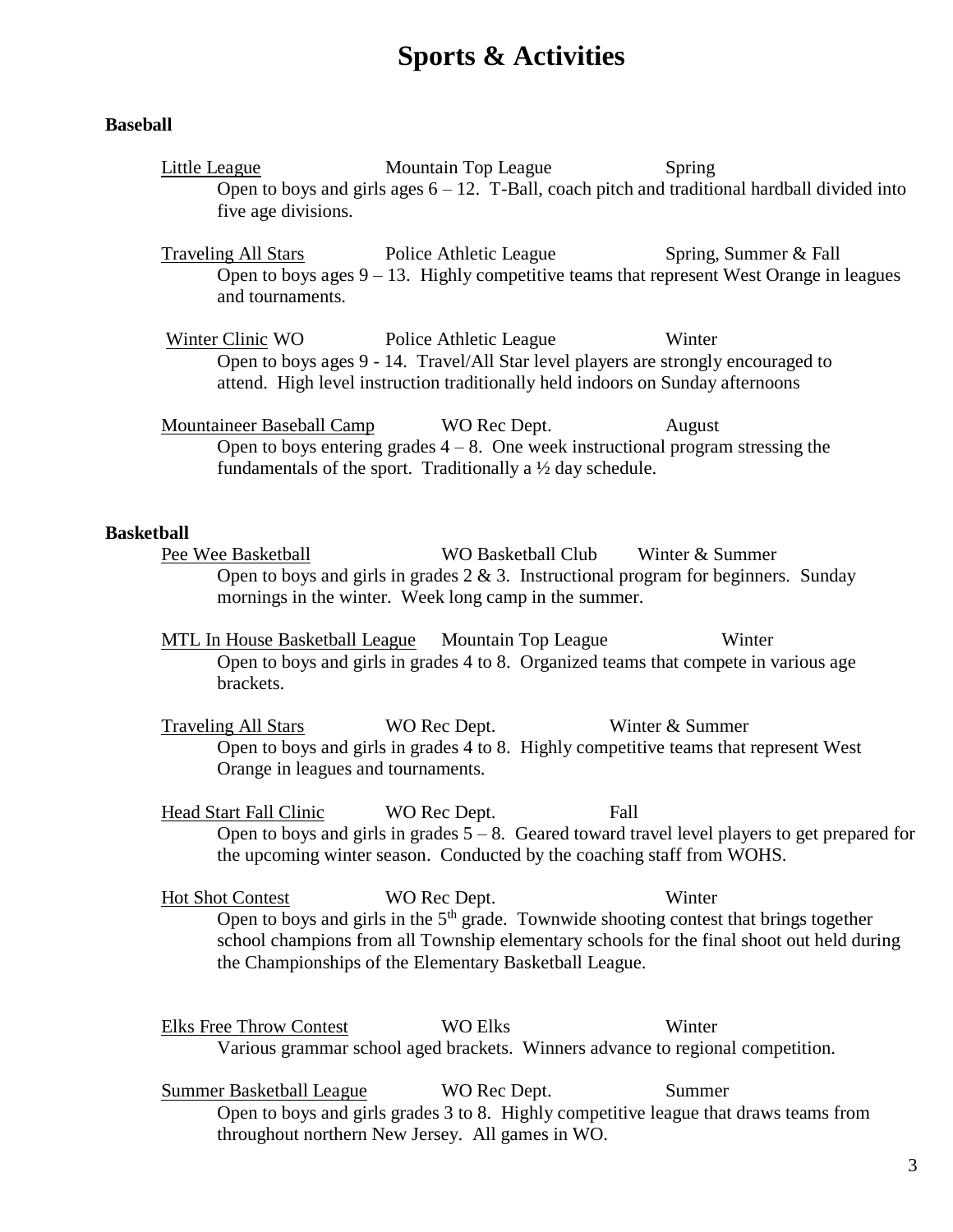#### **Bowling**

Youth Leagues Eagle Rock Lanes All Year Open to boys and girls grades 3 to 9. Various age divisions including *Bumper Bowling* for the younger participants. New leagues form each season.

| Summer League                              | Eagle Rock Lanes | Summer |
|--------------------------------------------|------------------|--------|
| Same ages and format as the Winter League. |                  |        |

Laser Light Bowling Eagle Rock Lanes All Year Weekend evenings. Bowling with music and dramatic laser light show.

#### **Boy Scouts**

Northern New Jersey Council Various Locations All Year Open to boys ages 7 to 18. Cub Scouts and Boy Scouts. Special co-ed program entitled *Venturing* for young adults ages 13 to 21. Also sponsors day camp and summer camp. Contact your child's school for more information

#### **Bridge**

Plaza Bridge Club Privately Owned All Year Open to all levels of play. Duplicate bridge. Games held seven afternoons and two nights per week. Modest entrance fee. Affiliated with the American Contract Bridge League.

#### **Cheerleading**

Cheerleading Clinic West Orange Rec Summer Open to children completing grades  $4 - 8$ . The half day camp runs for one week in early summer. Conducted by members of the WOHS Cheerleading Staff.

Flag Football Cheerleading West Orange Rec Fall Open to girls in grades  $2 - 3$ . Girls cheer for the teams in the Junior Division of the Flag Football League.

PAL Football Cheerleading Police Athletic League Fall Open to girls in grades  $4 - 8$ . Girls cheer for the PAL football teams.

#### **Chess**

West Orange Chess Club WO Rec Dept All Year Open to adults. Club meets at the Katz Civic Center each Tuesday evening.

#### D**ance**

Unique Performing Arts Center Privately Owned All Year Jazz, ballet, tap, acrobatics, hip-hop, lyrical, musical theater, pointe and total impact for adults. Beginner levels through professional.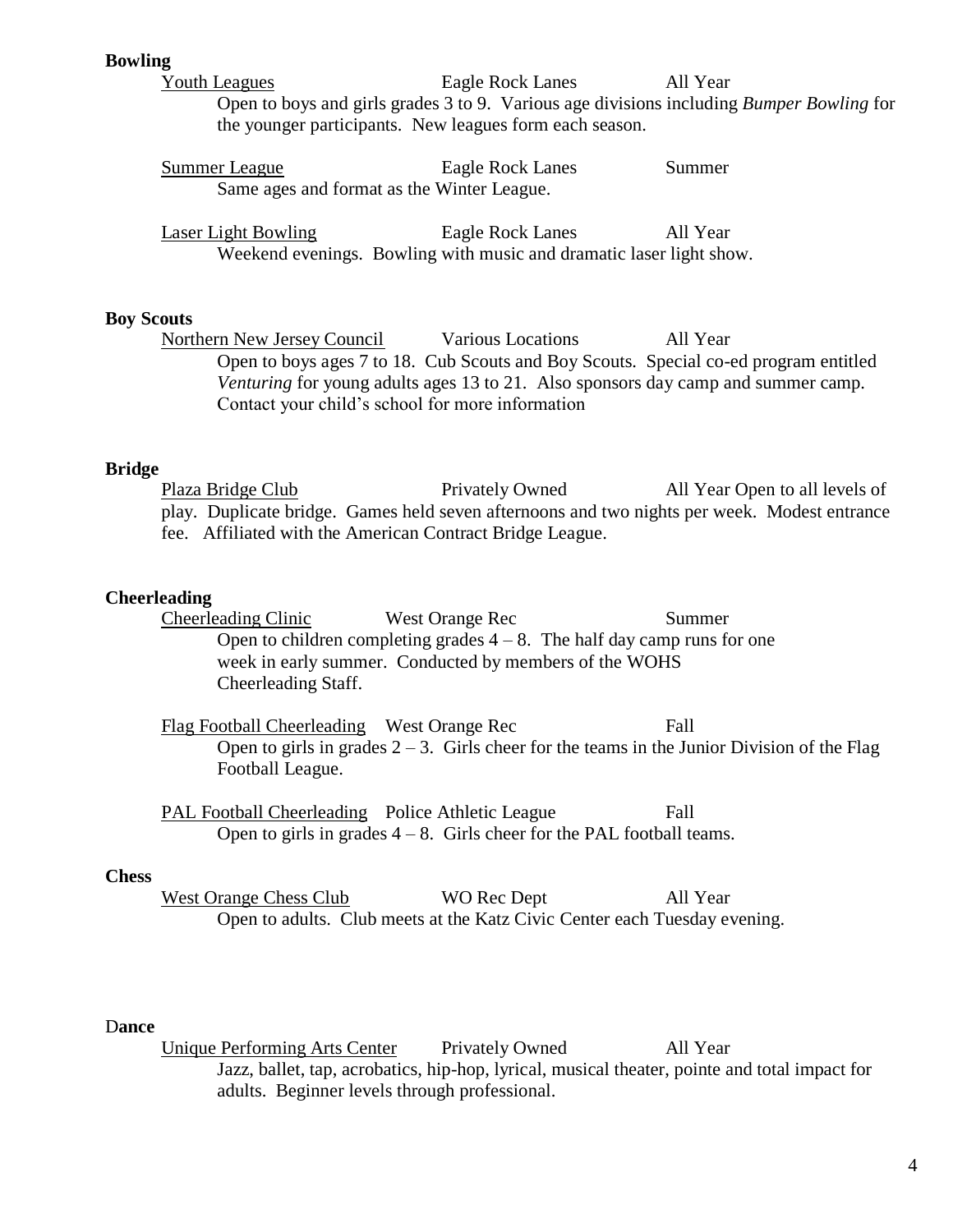#### **Fencing**

En Garde Fencing Club Privately Owned All Year Open to ages 9 to adult. Private and/or group lessons. Various skill levels range from recreational fencing through competitive training. Epee, foil and saber instruction.

#### **Football**

| т ууллан                                                                                                                           |
|------------------------------------------------------------------------------------------------------------------------------------|
| Flag Football & Cheerleading<br>WO Rec Dept.<br>Fall                                                                               |
| Three divisions that span grades Kind. $-5$ . Restricted contact introduction to football.                                         |
| Cheerleading squads assigned to each team for 2-3 grade only                                                                       |
| Games on the weekend - practices on weekdays.                                                                                      |
| <b>Youth Football &amp; Cheerleading</b> Police Athletic League<br>Fall                                                            |
| Open to ages 9 to 14. Three teams that represent WO in league play. Full equipment.                                                |
| Cheerleading squads for the girls.                                                                                                 |
| <b>PAL Spring Football Clinic</b><br>WO Police Athletic League<br>Spring                                                           |
| A one day clinic stressing the fundamentals of football. Perfect for active football players as<br>well as newcomers to the sport. |
| Mountaineer Football Camp<br><b>WOHS Staff</b><br>Summer                                                                           |
| Open to players completing grades $1 - 8$ . Camp is one week – half days. Usually runs in                                          |
| July. Conducted by the WOHS Football Coaching Staff.                                                                               |
|                                                                                                                                    |
| <b>Girl Scouts</b>                                                                                                                 |

Council of Greater Essex & Hudson Various Locations All Year Open to girls ages 5 to 17. Brownies and Girl Scouts. Contact your child's school for more information

#### **Golf**

WO Junior Golf Program WO Rec Dept. Spring & Fall Open to boys and girls in grades  $5 - 8$ . Basic instruction on the fundamentals of the sport.

Senior Citizen Tournaments WO Rec Dept./WO Elks All Year Open to senior men & women. Three to five tournaments held in the warm months at private country clubs. Awards, prizes and dinner included.

Charity Golf Tournaments Various Sponsors All Year **Lefty Boland Tournament** – Held in June at Rock Spring Club. Benefits special needs programs in WO Public Schools

**WO PAL Tournament** – Held in July at picturesque Brooklake Country Club in nearby Florham Park. Benefits the PAL sports program.

**Guzman Charity Tournament** – Held in September at Galloping Hill Golf Course. Proceeds benefit the Brain Aneurism Foundation.

 **Shillelagh Tournament** – Held in October at Byrne Golf Course. Benefits the Shillelagh Scholarship Fund.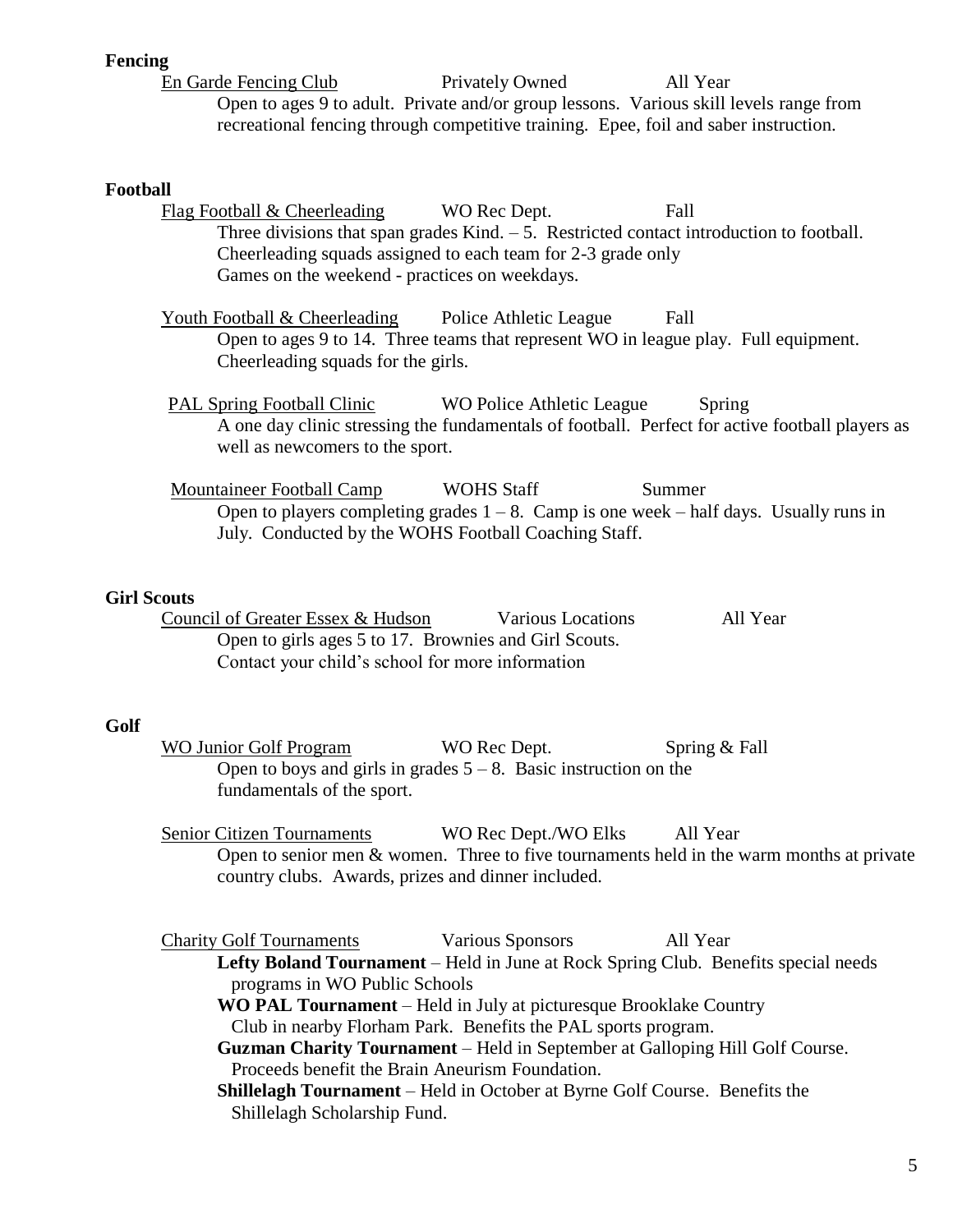Country Clubs Privately Owned All Year

West Orange has five private country clubs: Essex Fells, Crestmont, Rock Spring, Montclair and Essex County.

#### **Hockey**

Youth Street Hockey WO Rec Dept. Spring/Summer/Fall Open to grades K-8. Multiple divisions – includes clinics  $\&$  games.

Youth Ice Hockey Team Mountain Top League Winter Teams of various age and skill levels compete against neighboring teams. Clinics also available.

#### **Horseback Riding**

Lessons & Shows Essex Equestrian Center All Year Horseback riding lessons. Quarterly equestrian shows featuring huntseat equitation. Membership packages available. Also offers various therapeutic programs.

#### **Horseshoes**

**Open Tournament** West Orange Rec Summer Skinner-Dunn Tournament – Held in September in conjunction with Old Timer's Day at Colgate Park. Two divisions of singles play.

# **Ice Skating**<br>Codey Arena

Essex County Parks Dept. Winter Wide array of options including open skating, youth hockey, figure skating lessons, etc

#### **Lacrosse**

All Star Team(s) WO Rec Dept. Spring Open to boys in grades 3 - 8. Competitive team that represents WO in leagues and tournaments.

Fall Clinic WO Rec Dept. Fall Open to grades  $K - 8$ . Teaches the fundamentals of the sport. Conducted by the coaching staff of WOHS and US Sports Institute

#### **Line Dancing**

Ann Gross WO Rec Dept. All Year Open to adult residents. Weekly program meets on Monday evenings at Katz Civic Center. Instruction on latest line dances.

#### **Martial Arts**

Martial Arts Training Center Privately Owned All Year Programs for children, adults and the whole family. Tae Kwon Do, Hap Ki Do and Gum Do. Expert instructors develop flexibility, self-defense, weight control, physical conditioning and stress reduction.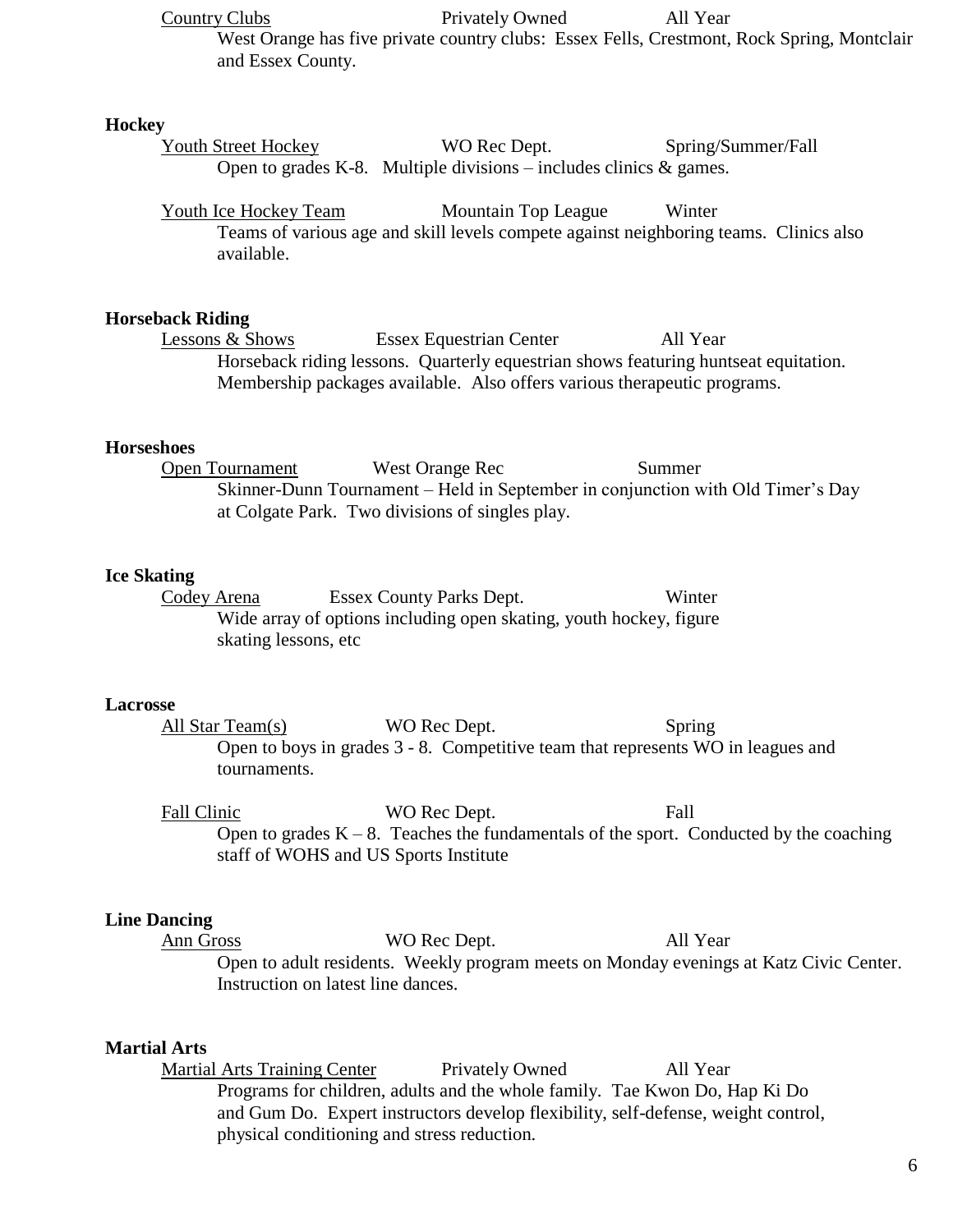|               |                                             | Way of the Tiger<br>Iaido                              | <b>Privately Owned</b><br>Street smart self defense training in Karate Do, Kobudo Weaponry and Okada Ryu                                                                | All Year              |
|---------------|---------------------------------------------|--------------------------------------------------------|-------------------------------------------------------------------------------------------------------------------------------------------------------------------------|-----------------------|
| <b>Movies</b> |                                             | Essex Green Cinema                                     | <b>Privately Owned</b><br>Nine screen cineplex theater located in the Essex Green Plaza. Plenty of parking available.<br>Upgraded in 2010 to "Dinner & A Movie" format. | All Year              |
|               |                                             | WO Classic Film Festival                               | <b>WO Arts Council</b><br>Revisit Hollywood's greatest classic films on the big screen at Essex<br>Green Cinema. Time honored productions that stood the test of time.  | Winter                |
|               |                                             | <b>Pre School Programs</b><br><b>Sports Squirts</b>    | <b>US Sports</b><br>A weekend program offering a sports introduction program for children ages $3 - 5$ .                                                                | Fall, Spring & Summer |
|               | <b>Sleigh Riding</b><br><b>Colgate Park</b> | Call Rec office for daily updates.                     | WO Rec Dept.<br>Open to all. Sleigh riding <i>under the lights</i> . Program dependent on weather conditions.                                                           | Winter                |
| <b>Soccer</b> |                                             | In-House Program<br>the weekends.                      | Mountain Top League<br>Open to boys & girls grades pre-K through 8 <sup>th</sup> . Various age divisions. Games are played on                                           | Fall                  |
|               |                                             | <b>Traveling All Stars</b><br>leagues and tournaments. | Mountain Top League<br>Open to boys $\&$ girls grades 1 through 11. Competitive teams that represent WO in various                                                      | Fall & Spring         |
|               |                                             | Winter Indoor Clinic                                   | Mountain Top League                                                                                                                                                     | Winter                |

Open to boys and girls grades K-3. Stresses agility, coordination, footwork, passing, ball striking and developing an understanding of the game.

Indoor Soccer League WO Rec Dept. Spring Open to boys & girls grades 8 through 11. Boy's division and girl's division. Games on weekday evenings.

Soccer Palace Privately Owned All Year Open to boys  $\&$  girls ages 7 to 19. Tournaments  $\&$  leagues. Training sessions for individuals, groups and teams.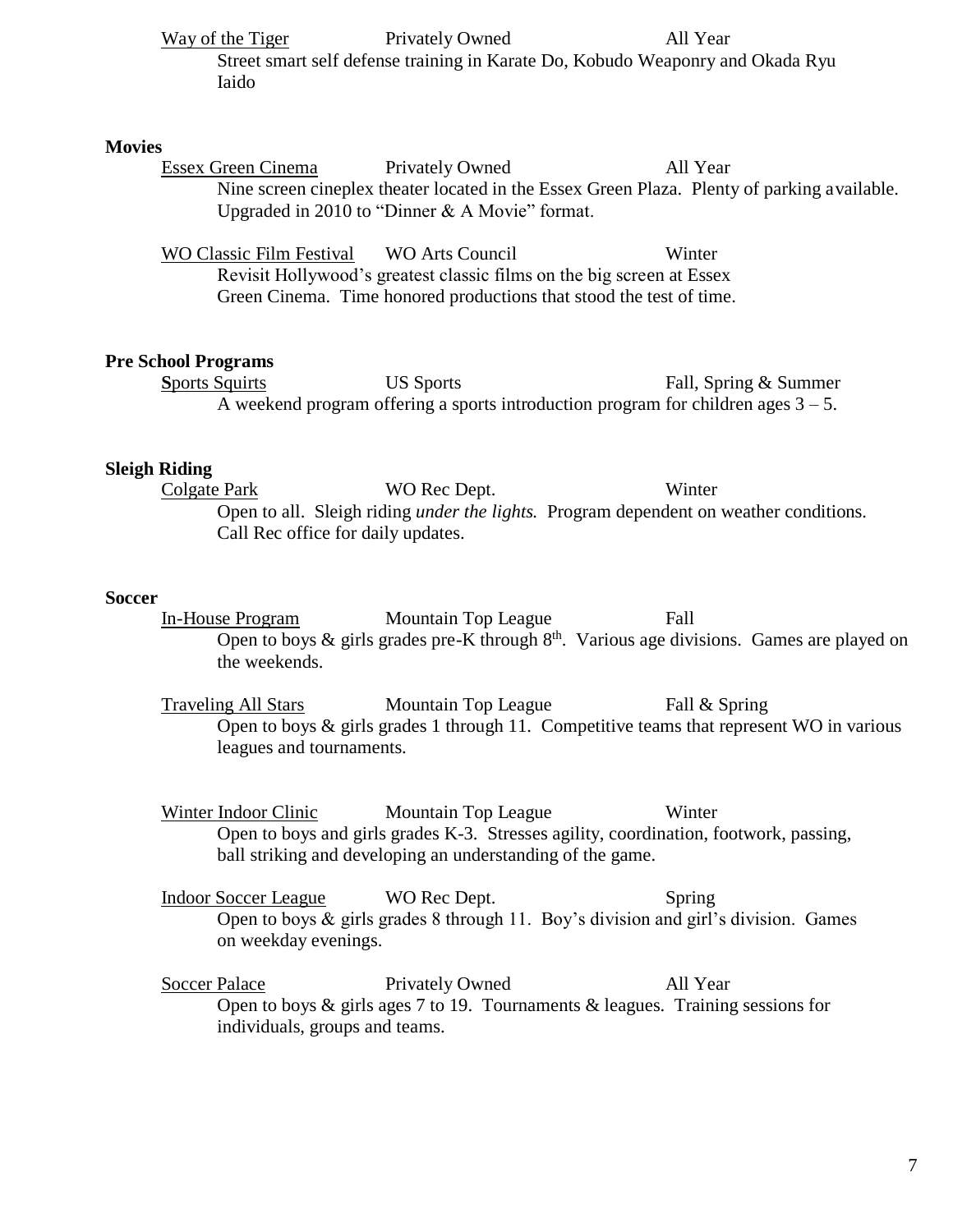#### **Softball**

Girl's Softball League WO Rec Dept. Spring Open to girls grades  $K - 8$ . Four divisions that progress from T-ball to standard rules. Games are played Monday thru Thursday evenings.

Traveling All Stars WO Rec Dept. Summer & Fall Open to girls grades  $4 - 8$ . Competitive team represents WO in various leagues and tournaments.

Girls of Summer Softball Camp WO Rec Dept. Summer Open to girls entering grades  $4 - 8$ . One week instructional program stressing the fundamentals of the sport. Traditionally a ½ day schedule.

Softball Sundays WO Rec Dept. Winter Open to girls grades 4 – 8. Weekly clinics traditionally held early on Sunday evening. The indoor program's goal is to prepare players for the upcoming spring season.

Women's Slo Pitch WO Rec Dept. Spring/Summer Open to women 18 years of age or older. Games played on Monday thru Thursday evenings.

Men's Slo Pitch WO Rec Dept. Spring Open to WO residents, full time employees within the Township and traditional WO residents. Must be 18 years of age or older. Various divisions. Games played Monday to Thursday evenings.

Men's *Over 50* Slo Pitch NJSS Conference Spring/Summer Open to men over 50. Team represents WO in the North Jersey Senior Softball Conference.

Men's *Over 60* Slo Pitch NJSSA Spring/Summer Open to men over 60. Team represents WO in the North Jersey Senior Softball Association. Games are traditionally played on Tuesday & Saturday mornings.

**Sports Conditioning Program** WO Rec Dept. Fall, Winter Spring Open to boys  $\&$  girls in grades  $3 - 12$ . Geared to increase speed, agility and coordination.

#### **Swimming**

WO Wave Swim Team WO Rec Dept. Summer Open to WO residents ages 8 – 17. Team represents WO in the North Jersey Swim League.

Swim Lessons WO Rec Dept. Summer Open to WO children 5 and over. Sequential program from beginner to advanced. Generally held weekday mornings in July.

#### **Tennis**

Tennis Lessons Professional Tennis Programs Spring, Summer & Fall Open to ages 4 thru adult. Group and individual lessons available. Held at Degnan Park.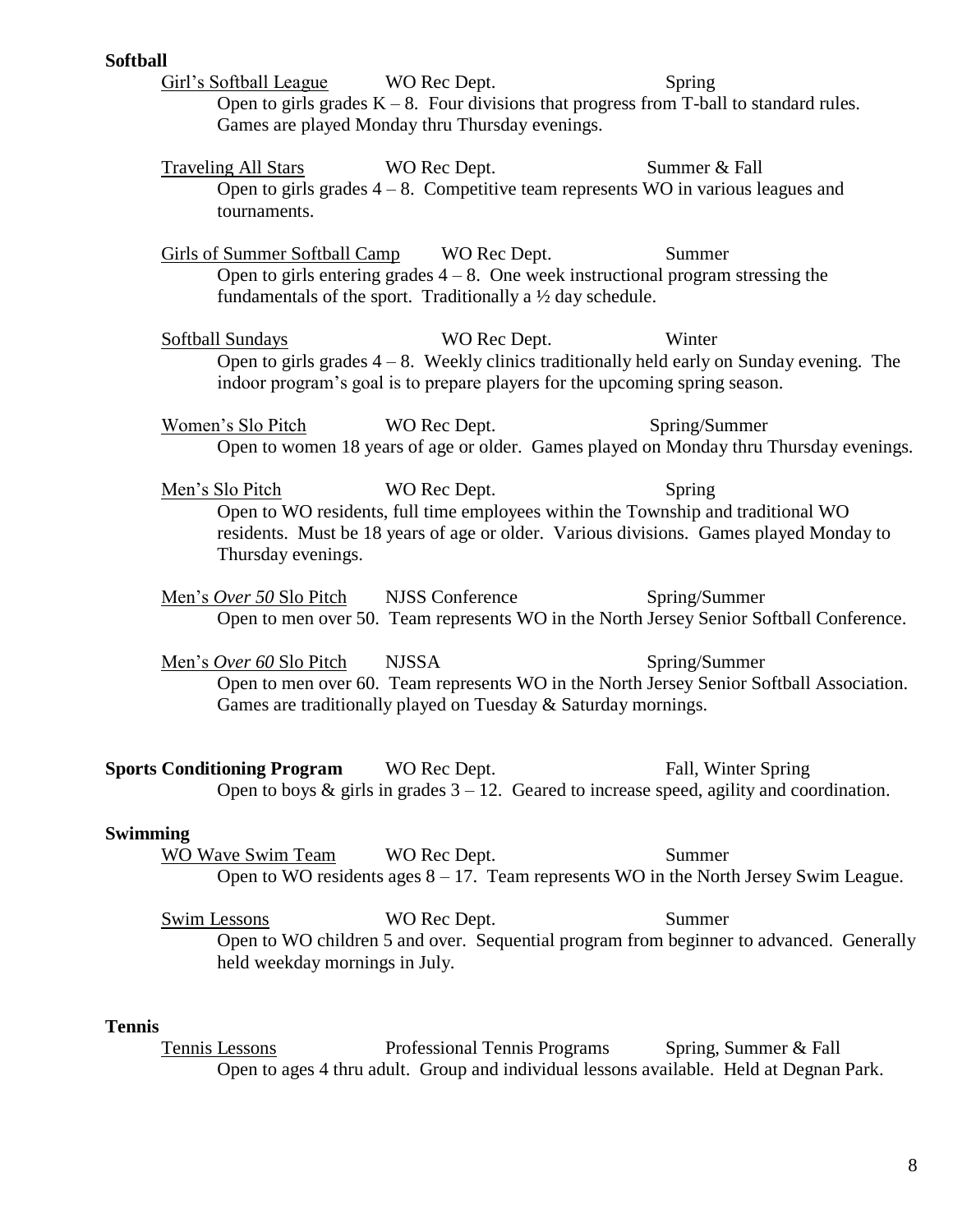West Orange Tennis Club Privately Owned All Year Membership required, guests permitted. Eleven indoor courts, thirteen outdoor courts. Pool, sauna and steam room.

#### **Theater**

Luna Theater Company Privately Owned All Year Vibrant new program – new facility in the Valley Arts District.

#### **Volleyball**

Traveling All Stars WO Rec Dept. Fall Open to girls grades 6 – 8. Team competes in the Suburban Youth Volleyball League.

WO All Star Volleyball Clinic WO Rec Dept. Spring Open to girls grades  $3 - 8$ . Stresses the fundamentals of volleyball.

Summer Volleyball Camp WOHS Staff Summer Open to girls in grades  $3 - 8$ . Stresses the fundamentals of volleyball.

#### **Wrestling**

Wrestling Team WO Rec Dept. Winter Open to all youths grades 2 thru 8. Instructional and competitive. The team represents WO in various tournaments and leagues.

Wrestling Fall Clinic WO Rec Dept. Fall Open to youths in grades 2 to 8 that wish to participate on the town's youth team in the winter. One night a week of basic instruction and conditioning.

# **REGISTRATION POLICIES**

The West Orange Recreation Department requires all of the following documentation each time you register for a program. Registration is going on line by October 2015.

ALL RESIDENTS SHOULD SET UP THEIR ACCOUNT.

**https://register.communitypass.net/westorangetownship**

- 1. Parent's Driver's License with a WO address or Valid WO Rec ID
- 2. Child's Birth Certificate
- 3. Child's Most Recent Report Card

The sole purpose of these verification's is to protect our taxpayers.

Programs sponsored by other agencies may have different registration policies. We suggest that you call the agency in advance for this pertinent information.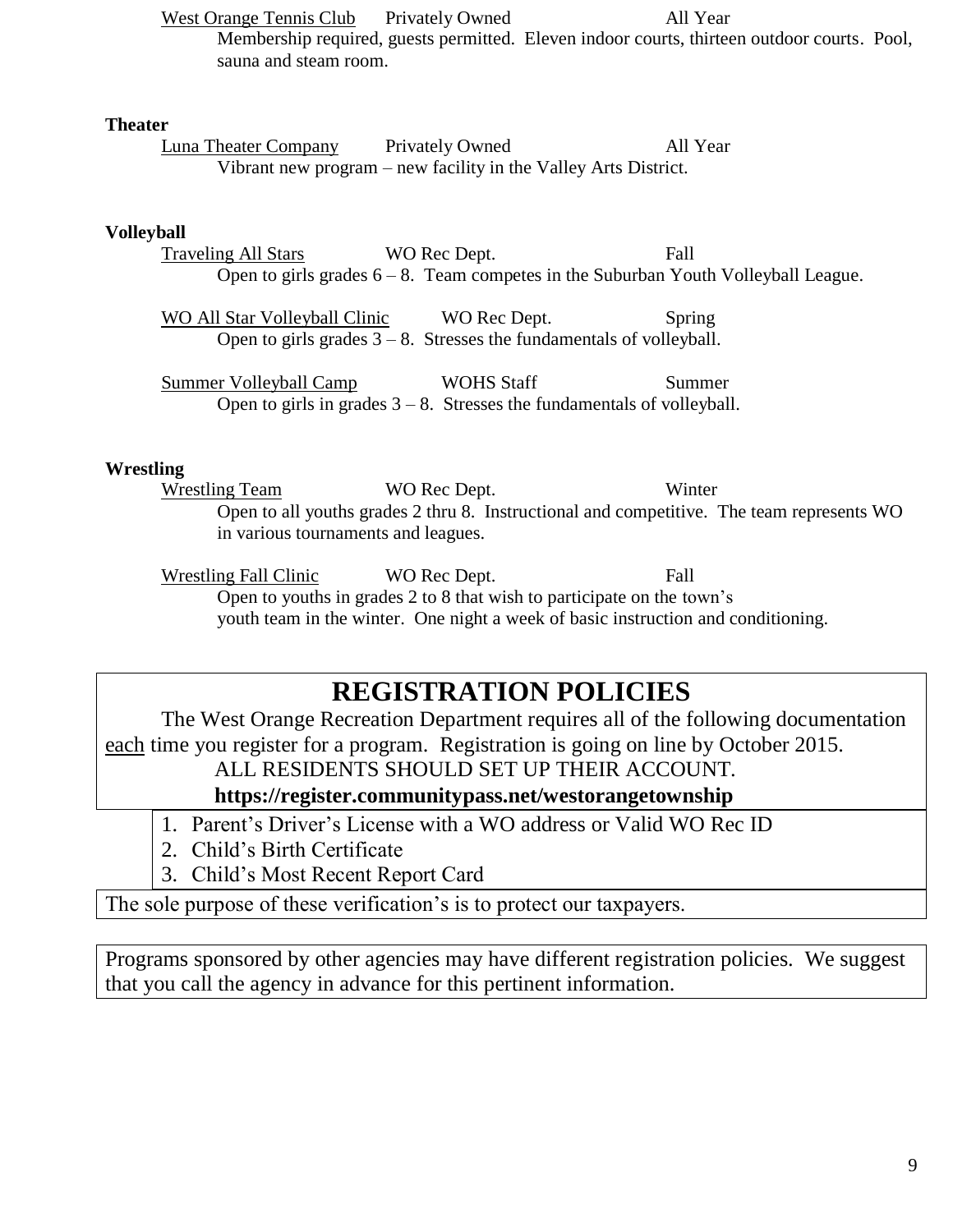# **Special Places & Programs**

#### **GINNY DUENKEL POOL**

Conducted by the West Orange Recreation Department, the pool is open to WO residents only. Various membership plans are available. With rare exception, members are allowed to sponsor guests on a daily basis. Membership applications are available at the Rec Dept. in the spring. The facility includes three pools: a large main pool equipped with a safety entrance ramp, a diving tank with a low board and a water slide and a baby pool complete with spray toys. Other amenities include a snack bar with a spacious eating deck, large lounging areas and a rec center. Special programs at the pool include the swim lesson program, seven day a week recreation program, the very successful WO Wave Swim Team, the Youth Sports Pool Party, senior citizen programs, pool parties, the annual Sports & Games Night and more...

#### **SUMMER ENRICHMENT PROGRAM**

Conducted by the West Orange Board of Education and based at WOHS, the program is available to West Orange children entering grades  $2 - 8$  in the Fall of the following school year. Classes include a wide variety of subject areas including but not limited to music, fine arts, academic pursuits and physical fitness. Program runs for approximately the first month of summer vacation during the AM hours on weekdays only. Various tuition packages available.

#### **MAYOR'S PROGRAM FOR INDIVIDUALS WITH SPECIAL NEEDS**

Conducted by the West Orange Recreation Department with the overwhelming support of the business community. Open to our special population and their families. The year long program provides valuable information, support services, a summer camp, monthly theme parties, summer pool parties and trips.

#### **FOOTSTEPS FOR THE EXCEPTIONAL CHILD**

FOOTSTEPS is a division of the West Orange Recreation Department that provides year round recreational programs for children with special needs. It also includes a peer mentoring component commonly referred to as "Big Buddies." Six week semesters are held in the Fall, Winter, Spring and Summer. Typical courses may include but not be limited to bowling, swimming, gardening, cooking, dancing and fitness.

#### **UNICO'S GARDEN FOR THE EXCEPTIONAL CHILD**

The garden is located in Degnan Park adjacent to the Katz Civic Center. In 2008, the National Chapter of UNICO awarded our local branch top honors for this stunning and worthwhile project. The garden has over a dozen individual plots as well as a hot house. It is utilized extensively by the FOOTSTEPS Program.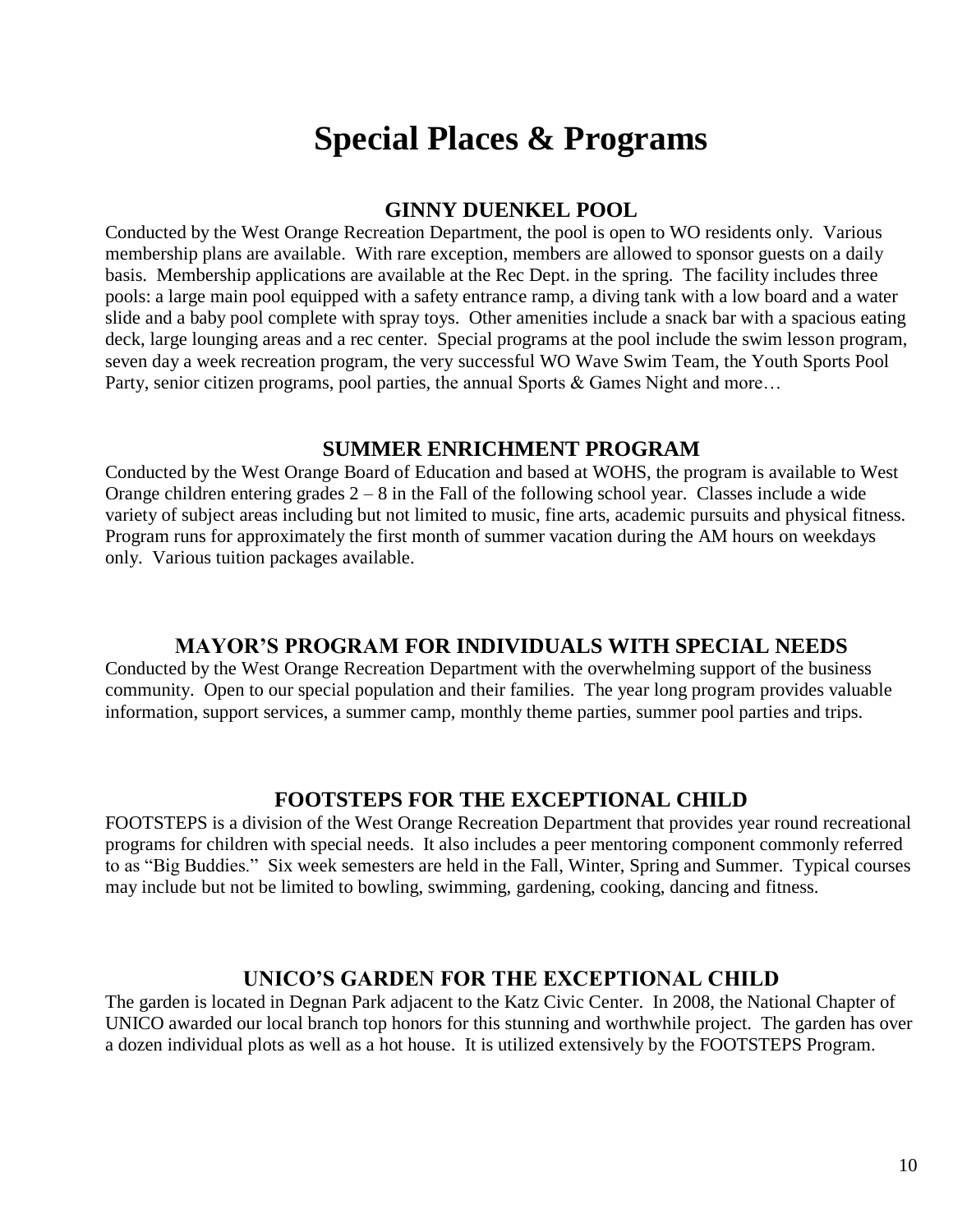#### **KATZ CIVIC CENTER**

Conducted by the West Orange recreation Department. The site is the location of a wide variety of recreational programs. The facility has two rooms available to the public. The cozy skate room accommodates up to thirty five guests. It has been used successfully for meetings, seminars and small parties. The Lake Room, with a patio overlooking the pond, accommodates one hundred and ten people. It is ideal for larger get togethers. Either room can be rented by community civic groups or residents. A brochure is available on request.

# **HAVING A PARTY?**

KATZ CIVIC CENTER – BEAUTIFUL AND AFFORDABLE CALL THE REC OFFICE AT 973-325-4150 FOR A BROCHURE

ALSO AVAILABLE ON REC WEBSITE [www.westorange.org](http://www.westorange.org/)

## **WEST ORANGE RESIDENTS ONLY**

#### **SENIOR CITIZEN PROGRAMS**

Conducted by the West Orange Recreation. Open to West Orange residents with rare exception. Full year program includes golf, tennis, line dancing, water aerobics, bridge, computers, bingo, ballroom dancing, summer picnics, arts & crafts, painting, holiday theme parties, trips and much much more... All programs are reasonably priced.

#### **JUNIOR POLICE ACADEMY**

Conducted by the West Orange Police Department in cooperation with the Township of West Orange and the WO Board of Education. Program is open to boys and girls ages  $11 - 13$ . Generally run the first week of summer vacation at Liberty Middle School. The Academy seeks to reduce juvenile delinquency, promote better relations between police officers and youths, encourage responsible citizenship, promote good peer behavior and improve communication skills through innovative and exciting programming.

### **WEST ORANGE FREE PUBLIC LIBRARY**

Open seven days a week, closed Sundays in the summer. A true gem of the community. Modern facilities equipped with internet access. Book readings, film studies, cultural diversity programs and historical retrospectives. Special children's room and programs including Tot Story Time, Summer Reading Club, Holiday Arts & Crafts, etc….

#### **WEST ORANGE COMMUNITY HOUSE**

A non-profit organization serving our Township since 1911. Quality, creative, well balanced programs in a clean healthy environment. Affordable day care, after school care, latch key program and summer day camp. Includes a chapter of the Boys & Girls Club.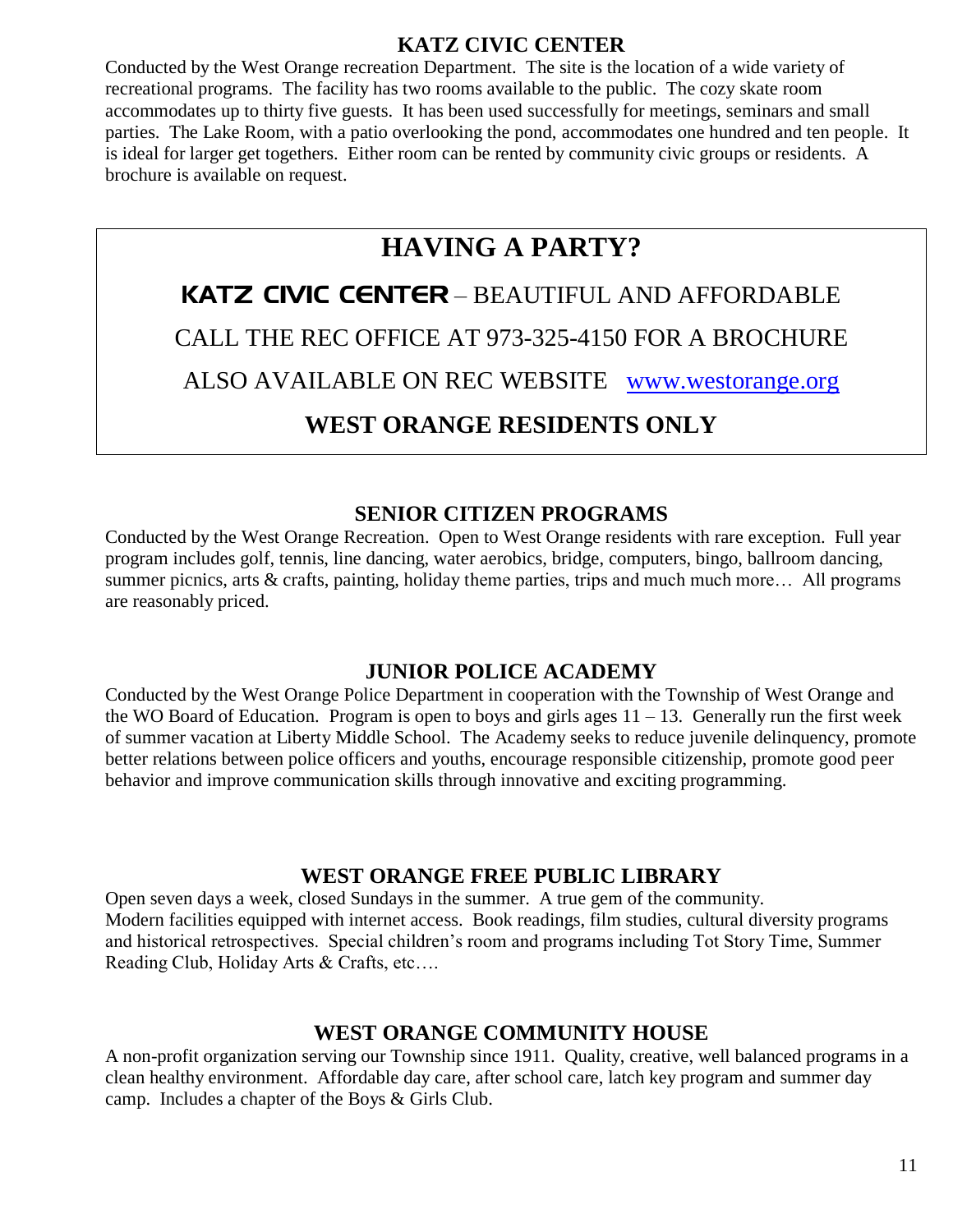#### **JEWISH COMMUNITY CENTER**

Serving the Jewish community at large in Essex, Morris and Sussex Counties. Full range of services from early childhood through older adults. Health Center, aquatics, cultural arts, summer camps, sports programs, and much more.

#### **O'CONNOR ECOSYSTEM**

Conducted by the West Orange Recreation Department. Constructed with the assistance of *Nickelodeon* network. A two tiered ecosystem that illustrates the interdependency of life forms. It includes a wetlands area and a stream fed pond. Ideal for small class trips, the area is a hands-on, living science exhibit.

#### **SHINDLER PERFORMING ARTS CENTER**

Conducted by the West Orange Recreation Department in cooperation with the WO Council of the Arts. Slated to begin construction in late 1999. Named in honor of Oskar Shindler, "a humane man in an inhumane time." Nestled next to historic Crystal Lake, the facility will feature an open air amphitheater built into the natural slope of the land. Planned events include summer theater, concerts, children's programs and special celebrations.

#### **TURTLE BACK ZOO**

Conducted by the Essex County Department of Parks. The facility is open for business most of the year closing only during the winter months. Wide assortment of animals including the great Plains Exhibit and the Scottish Highland Exhibit which were added in 1999. Family fun activities including petting zoo, food pavilion, picnic area, pony rides, souvenirs and train ride. Since 2010, the facility has greatly expanded to include many new exhibits and a traditional carousel. An overhead zip line adventure course has also been added.

#### **CODEY ARENA**

Conducted by the Essex County Department of Parks. The facility is open for business all year. Programs include open ice skating, skating lessons, roller hockey, figure skating school and much more… South Mountain Arena is the practice site of the National Hockey League's New Jersey Devils, the 1995 Stanley Cup Champions.

#### **FRANCIS BYRNE GOLF COURSE**

Conducted by the Essex County Department of Parks. Open to residents of Essex County. One of three county run eighteen hole regulation golf courses. Snack bar on the premises. Seasonal memberships, special senior rates and daily rates for non-members. Byrne underwent extension renovations from 2007 – 2009 to upgrade the clubhouse and the course itself.

#### **COUNTY RESERVATIONS**

Conducted by the Essex County Department of Parks. Open to residents of Essex County. Over two thousand acres of pristine land with hiking trails, streams, ball fields, and picnic areas. In some instances, permits may be required. The system includes South Mountain Reservation, Mayapple Hill, Turtle Back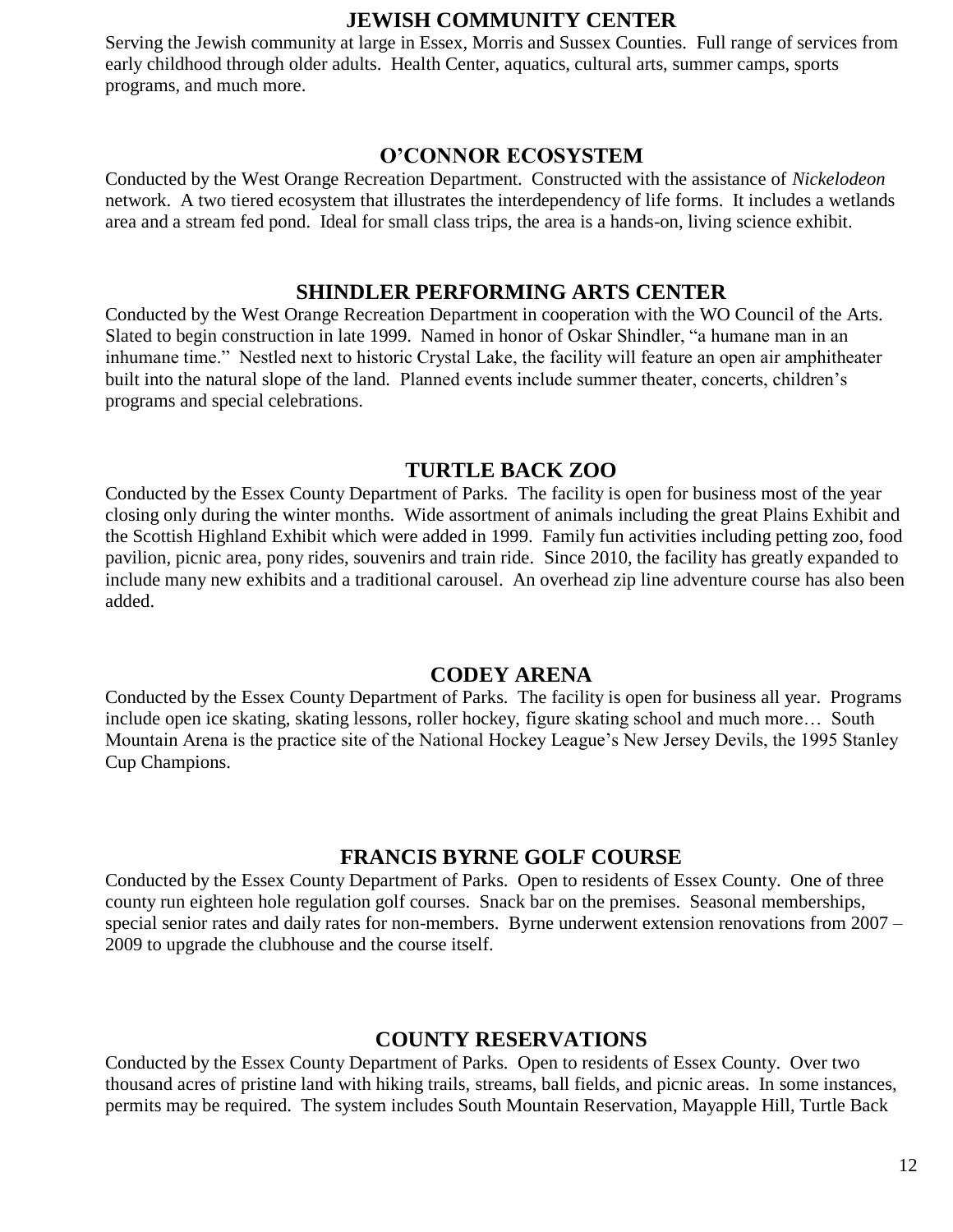Rock and Eagle Rock Reservation. Eagle Rock is the site of the *Highlawn Pavilion*, one of the highest rated five star restaurants in the Northeast. Hiking maps available at WO Rec.

#### **THOMAS EDISON NATIONAL HISTORIC SITE**

Conducted by the United States Department of the Interior. Open to the general public. The Edison Site, visited in 1998 by First Lady Hilary Clinton, is earmarked for major renovations and improvements in the coming years. It is the location of the Black Maria, the nation's first moving picture studio.

Programs sponsored by the West Orange Recreation Department are typically

advertised through a combination of the following **media outlets**:

- 1. T.V. Channel 36 (Comcast),Fios Channel 45 (Verizon)
- 2. The West Orange Chronicle
- 3. The monthly Rec newsletter
- 4. Township Website: [www.westorange.org](http://www.westorange.org/)
- 5. West Orange Patch
- 6. Flyer Distribution through the Schools
- 7. Town Council Monthly Presentation
- 8. Twitter & Facebook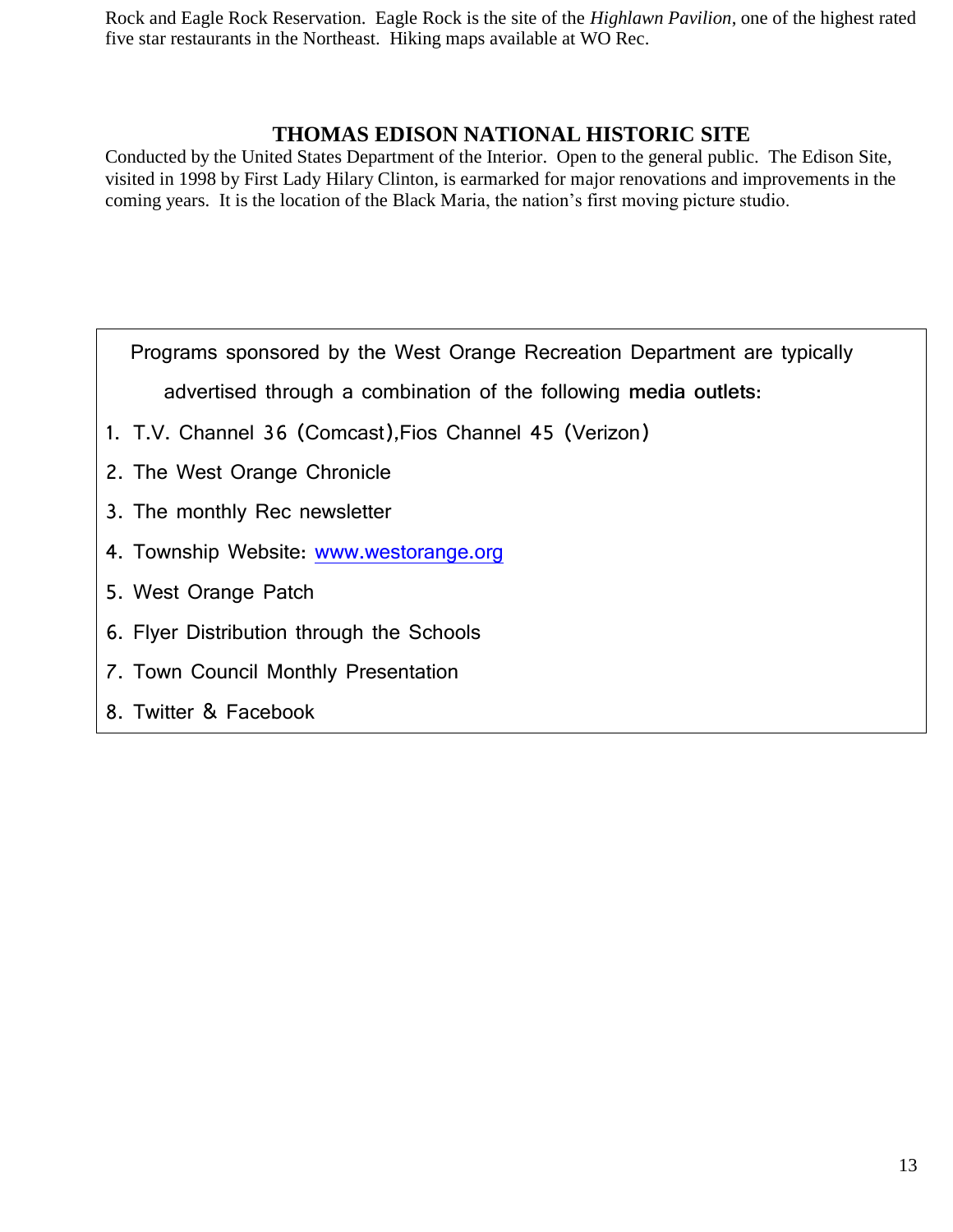# **SPECIAL EVENTS**

### **REC ACHIEVEMENT RECEPTION WO REC FEB/MARCH**

An annual event which honors individuals who have made valuable contributions to the people of West Orange through their involvement in various rec programs. Traditionally held on the first Saturday after New Year's. The reception is held at the Katz Civic Center.

### **ST. PATRICK'S DAY PARADE PARADE COMMITTEE MARCH**

A long standing special occasion for the Township. Generally held on the Sunday before the March  $17<sup>th</sup>$ holiday. Gala marching parade begins at noon from Town Hall and travels up Main Street to Our Lady of Lourdes Church. Participants include pipe bands, Irish organizations, local clubs, school groups, etc.

#### **MEET THE BUNNY WO REC APRIL**

A great day of family fun with a "bunny' theme. Generally held on the Saturday before Easter Sunday at Degnan Park. Activities include egg hunts, story time, petting zoo, miniature golf, face painting and much more

### **FISHING DERBY WO REC MAY**

A perfect chance for child and parent to enjoy a special event together. Held annually at Crystal Lake. The pond is stocked on the morning of the derby. Casting contests, door prizes and participation awards. Food and refreshments available courtesy of the Elks. All proceeds are donated by the charitable organization to Camp Moore, a summer camp for disabled children.

### **MEMORIAL DAY VETERAN'S OF FOREIGN WARS MAY**

A tribute to our veterans who served their country so admirable. Sponsored by the VFW Post 376 Glennon-Sayers. Held at the Veteran's Memorial at Town Hall. Generally held on the morning of Memorial Day. Patriotic musical tribute, the traditional placing of the wreaths and the Principal Address.

#### **SPORTS & GAMES NIGHT WO REC JUNE**

A family event of fun and friendly competition. Generally held the last Friday night in July at Ginny Duenkel Pool. Activites include parent & child tube races, belly flop contest, treasure hunts, water basketball, knock hockey, balloon toss, and more… Modest admission covers all activites plus dinner.

#### **FOURTH OF JULY WO REC JULY**

A day long celebration of America's Independence Day held at WOHS. The day's events start with the Boland Track meet at 5:30 PM. Activities include sack races, balloon toss, distance & relay races, pony rides, moon walk, miniature golf, softball throw, horseshoe tournament, and more… Next on the schedule is a 7:00 PM concert on the nearby athletic fields of West Orange High School. The day's festivities conclude with a rousing fireworks display also held at WOHS.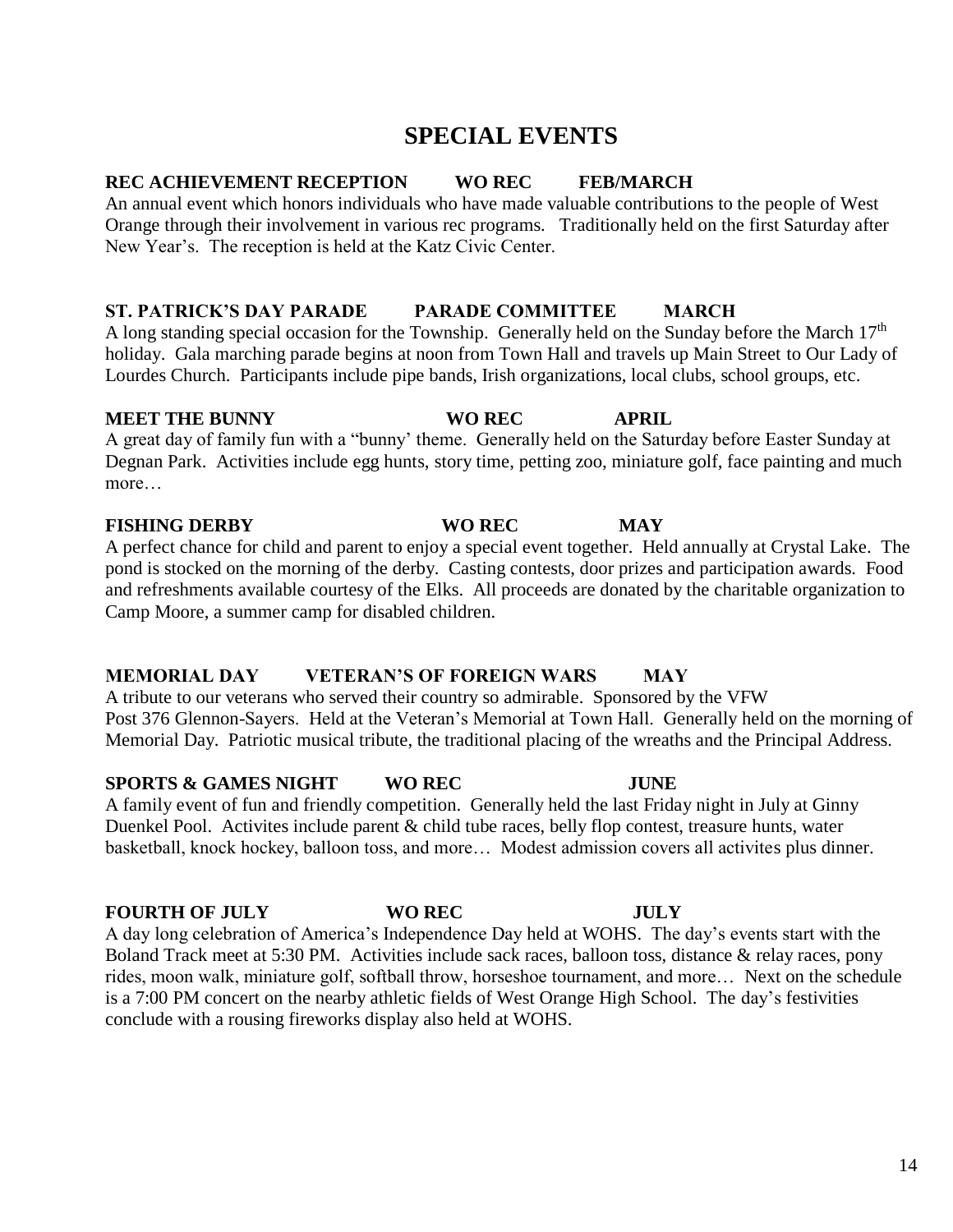#### **OLD TIMER'S DAY WO REC SEPTEMBER**

A nostalgic gathering of the 'Old Guard." Generally held the first Saturday after Labor Day. The day starts in the early afternoon with the presentation ceremony and the Old Timer's Game at Colgate Park. Following the game, a reception is held at Connor Hall at Our Lady of Lourdes Church.

#### **WO JAZZ & BREW FESTIVAL OSPAC SEPTEMBER**

A weekend long celebration of jazz at the Oscar Schindler Performing Arts Center. Dozens of outstanding acts along with vendors, workshops and special features. A can't miss Fall event.

#### **DOWNTOWN CLASSIC 5K RUN THE DOWNTOWN ALLIANCE SEPTEMBER**

Held with the valuable assistance of Organon, Inc. and Kessler Institute for Rehabilitation. The 5K run meanders through the historic Main Street corridor of the Township. Medals and trophies awarded in a variety of age groups. The activities begin at 9:30 AM with a special one mile *Fun Run*.

### **HALLOWEEN HAPPENING WO REC OCTOBER**

An exercise in creepy creativity, the event varies in format from year to year. Possibilities include a haunted house, spooky woods or haunted hayrides. Generally held the weekend prior to Halloween.

#### **VETERAN'S DAY VETERAN'S OF FOREIGN WARS NOVEMBER**

Another opportunity to thank the many men & women who risked their lives to insure our freedom. Held at the Veterans Memorial at Town Hall. Special commemorative gathering to thank the soldiers who sacrificed their lives for us.

#### **FLAG FOOTBALL SUPER BOWL WO REC NOVEMBER**

West Orange's version of the football spectacular. West Orange High School is the site for all games of the Flag Football League. All the players, coaches and cheerleaders attend a gala party at the conclusion of the game. Special big screen replay of the game action.

### **TREE LIGHTING CEREMONY WO REC DEPT DECEMBER**

A Holiday gathering held on the lawn of Town Hall. Generally held the first Saturday evening in December. Features a musical tribute to *The Season* followed by the lighting of the tree. Special guest appearance by Santa. Complimentary drinks and snacks are donated by Pal's Cabin and the West Orange Shop-Rite.

# **Did you know……?**

 The Recreation Department sends out a monthly newsletter electronically? You can receive this important info right at your work or home computer.

Visit the Home Page of the Township's website –

[www.westorange.org](http://www.westorange.org/)  and click **"Notify Me"**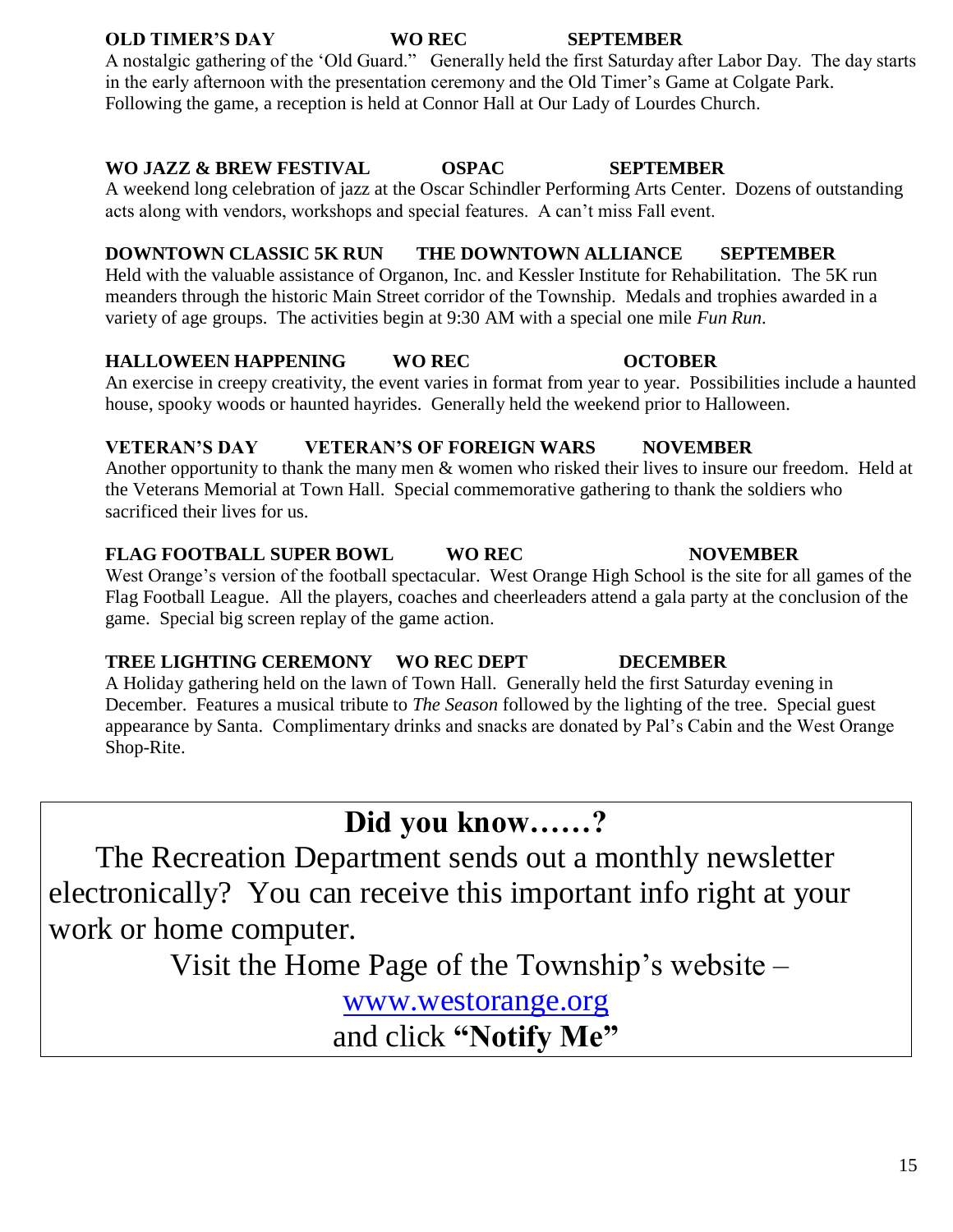# **PLAYGROUND FACILITIES**

#### **WEST ORANGE RECREATION DEPARTMENT**

|                     | <b>Boland Park</b>                              | Dogwood Road off Northfield Ave.<br>Kiddie Park, Youth Baseball Field, Basketball Court                                                                                                   | 5 Acres            |
|---------------------|-------------------------------------------------|-------------------------------------------------------------------------------------------------------------------------------------------------------------------------------------------|--------------------|
| <b>Byrne Park</b>   |                                                 | Liberty Street off Washington Street<br>Kiddie Park, Neighborhood Garden                                                                                                                  | 1 Acre             |
|                     | Club Boulevard<br>Kiddie Park                   | Club Boulevard off Gregory Avenue                                                                                                                                                         | $\frac{1}{2}$ Acre |
| <b>Colgate Park</b> | <b>Town Pool</b>                                | Franklin Avenue off Main Street<br>Kiddie Park, Futsal Court, Lit Baseball/Softball Field,<br>Horseshoe Pits (2), Sleigh Riding, Walking Path,                                            | 8 Acres            |
| <b>Crystal Lake</b> | <b>Arts Center</b>                              | Prospect Ave. & Eagle Rock Avenue<br>Rustic Walking Path, Fishing, Oscar Schindler Performing                                                                                             | 10 Acres           |
|                     | Degnan Park                                     | Aliza Drive off Pleasant Valley Way<br>Kiddie Park, Lit Tennis Courts (5), Lit Softball Field,<br>Fishing, Basketball Court, Katz Civic Center,<br>UNICO Garden for the Exceptional Child | 10 Acres           |
| Jenkins Park        |                                                 | Rose Terrace of Valley Road<br>Kiddie Park, Small Grass Play Area                                                                                                                         | 2 Acres            |
|                     | Lafayette Park<br>Fieldhouse                    | Main Street & Park Avenue<br>Kiddie Park, Youth Baseball Field, Macadam Play Area                                                                                                         | 2 Acres            |
| Minish Park         |                                                 | Lancaster Terr. off Pleasant Valley Way<br>Kiddie Park, Multi Purpose Field, Community Garden                                                                                             | 2 Acres            |
|                     | O'Connor Park<br>Walking Path, Fieldhouse       | Ralph Road off Pleasant Valley Way<br>Kiddie Park, Multi Purpose Fields, Lit Tennis Courts(4),<br>Lit Handball Courts (4), Basketball Court, Lit Street Hockey,                           | 27 Acres           |
|                     | <b>Rolling Green Hills</b><br>Tennis Courts (2) | Mt. Pleasant & Gregory Avenues                                                                                                                                                            | $\frac{1}{2}$ Acre |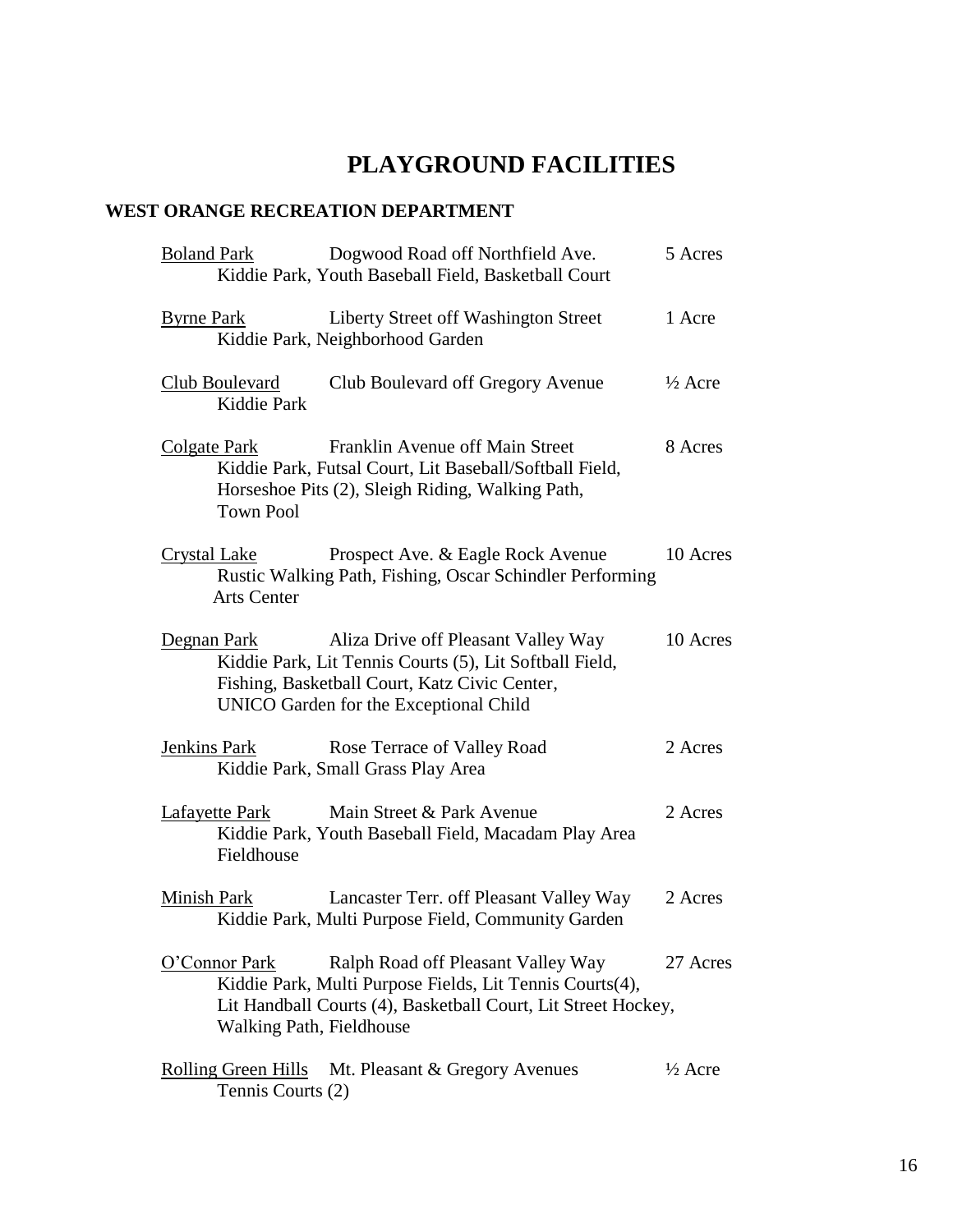Stagg Field St. Cloud Ave. off Northfield Road 13 Acres Kiddie Park, Multi Purpose Fields, Lit Tennis Courts (4) Basketball Court, Fieldhouse

#### **WEST ORANGE BOARD OF EDUCATION**

West Orange High School Conforti Avenue of Eagle Rock Avenue Lit Football Stadium, Lit Soccer Field, Lit Baseball Field, Eighty (80) Yard Practice Field – all are artificial turf; Synthetic Track

| Roosevelt Middle School | Gilbert Avenue off Gregory Avenue |
|-------------------------|-----------------------------------|
| Multi Purpose Fields    |                                   |
|                         |                                   |

Liberty Middle School Mt. Pleasant Ave. Multi Purpose Fields

Multi Purpose Fields

Edison Central Six School William Street off Franklin Avenue

Gregory Elementary School Gregory Avenue Kiddie Park, Multi Purpose Field, Basketball Court

Hazel Elementary School Hazel Avenue off Rollinson Street Kiddie Park w/Spray Toys, Multi Purpose Field, Eckhardt T-Ball Field, Macadam Play Area.

Redwood Elementary School Forest Avenue off Eagle Rock Avenue Kiddie Park w/Handicapped Access, Multi Purpose Fields, Macadam Play Area, Basketball Court

Pleasantdale Elementary School Pleasant Valley Way Kiddie Park, Multi Purpose Field, Basketball Court

Mt. Pleasant Elementary School Manger Road off Mt. Pleasant Avenue Kiddie Park, Youth Baseball Field, Macadam Play Area

St. Cloud Elementary School Sheridan Road off Northfield Road Macadam Play Area

Washington Elementary School Washington Street & Main Street Kiddie Park, Macadam Play Area

Lichtenstein Field Valley Way off Eagle Rock Avenue Kiddie Park, T-Ball Field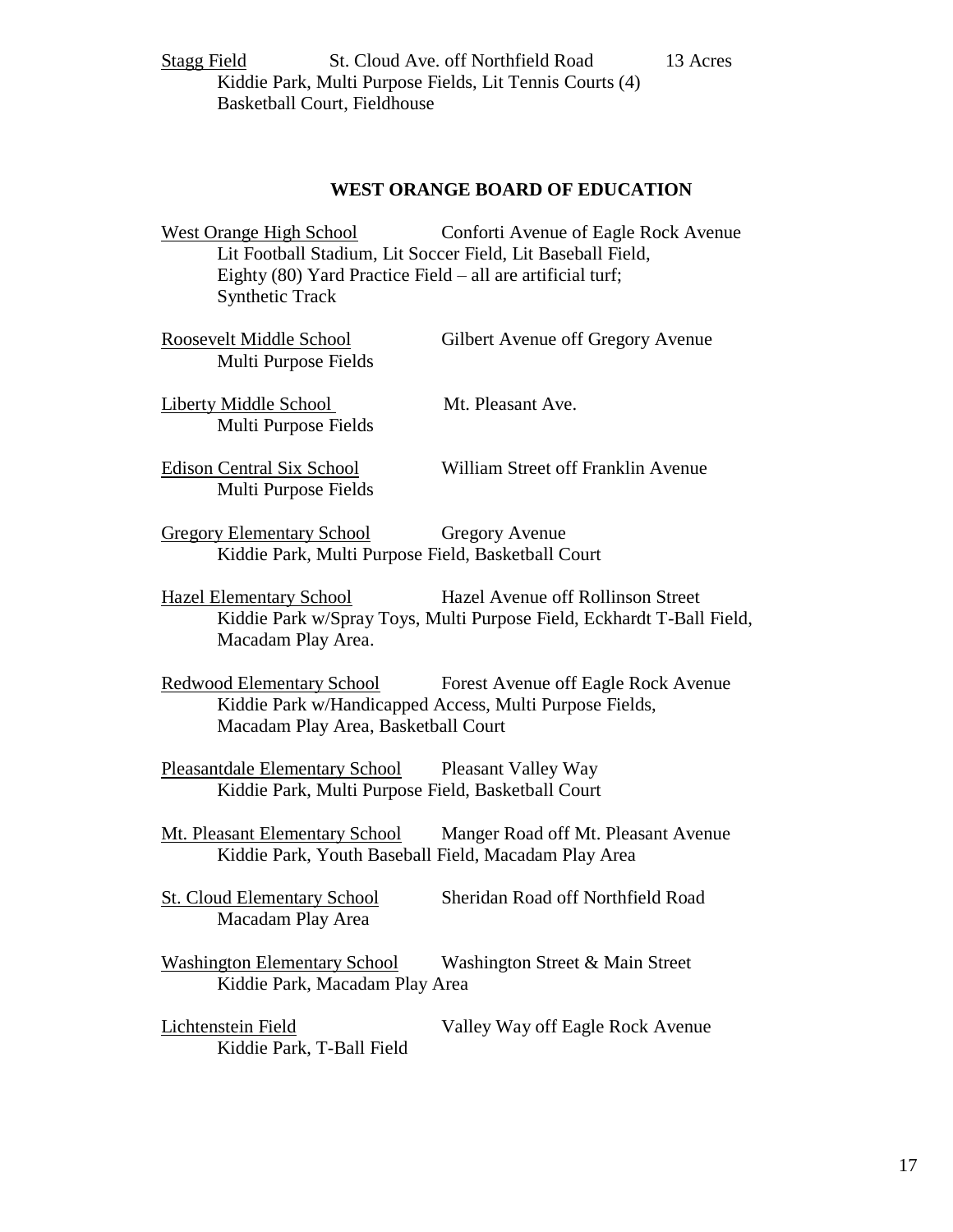The weather got you guessing about practices or games?

Call the Rec Dept.'s Weather Hotline after 3:00 PM

on weekdays for the latest update. **973-243-1115**

## **PHONE/ELECTRONIC DIRECTORY \*\*\*\*\*THIS SECTION UNDER CONSTANT CONSTRUCTION\*\*\*\*\***

#### **WEST ORANGE DEPARTMENT OF RECREATION**

 Mailing Address: **66 Main Street, West Orange, NJ 07052** Office Location: Kennedy Fieldhouse @ Colgate Park. **60 ½ Cherry St., West Orange, NJ 07052**

#### **MUNICIPAL CONTACT INFO**

| Phone        | Web                | Email                                                       |
|--------------|--------------------|-------------------------------------------------------------|
| 973-325-4150 | www.westorange.org | recreation@westorange.org                                   |
| 973-325-4150 | www.westorange.org | $c$ wahlers @ westorange.org                                |
| 973-325-4150 | www.westorange.org | footsteps@westorange.org                                    |
| 973-243-1169 | www.westorange.org | specialneeds@westorange.org                                 |
| 973-325-4085 | www.westorange.org | recreation@westorange.org                                   |
| 973-325-4087 | www.westorange.org | katzcenter@westorange.org                                   |
| 973-325-4148 | www.westorange.org | jpelose@westorange.org                                      |
| 973-736-0198 | www.wopl.org       | admin@westorangelibrary.org                                 |
| 973-669-5400 | www.woboe.org      | first initial & last name@woboe.org                         |
| 973-324-9100 |                    | www.westorangeartscouncil.org info@westorangeartscoucil.org |
|              |                    |                                                             |

#### **CO-OPERATIVE NON PROFIT PROGRAMS INFO**

|                                                      | Phone        | Web                       | Email                    |
|------------------------------------------------------|--------------|---------------------------|--------------------------|
| WO Basketball Club                                   | 973-941-9594 | <b>Under Construction</b> | wobc2001@aol.com         |
| WO Mountain Top League                               | 973-736-1755 | www.mountaintopleague.com | Sport Specific–check web |
| WO Police Athletic League 973-736-3595 www.wopal.org |              |                           | info@wopal.org           |